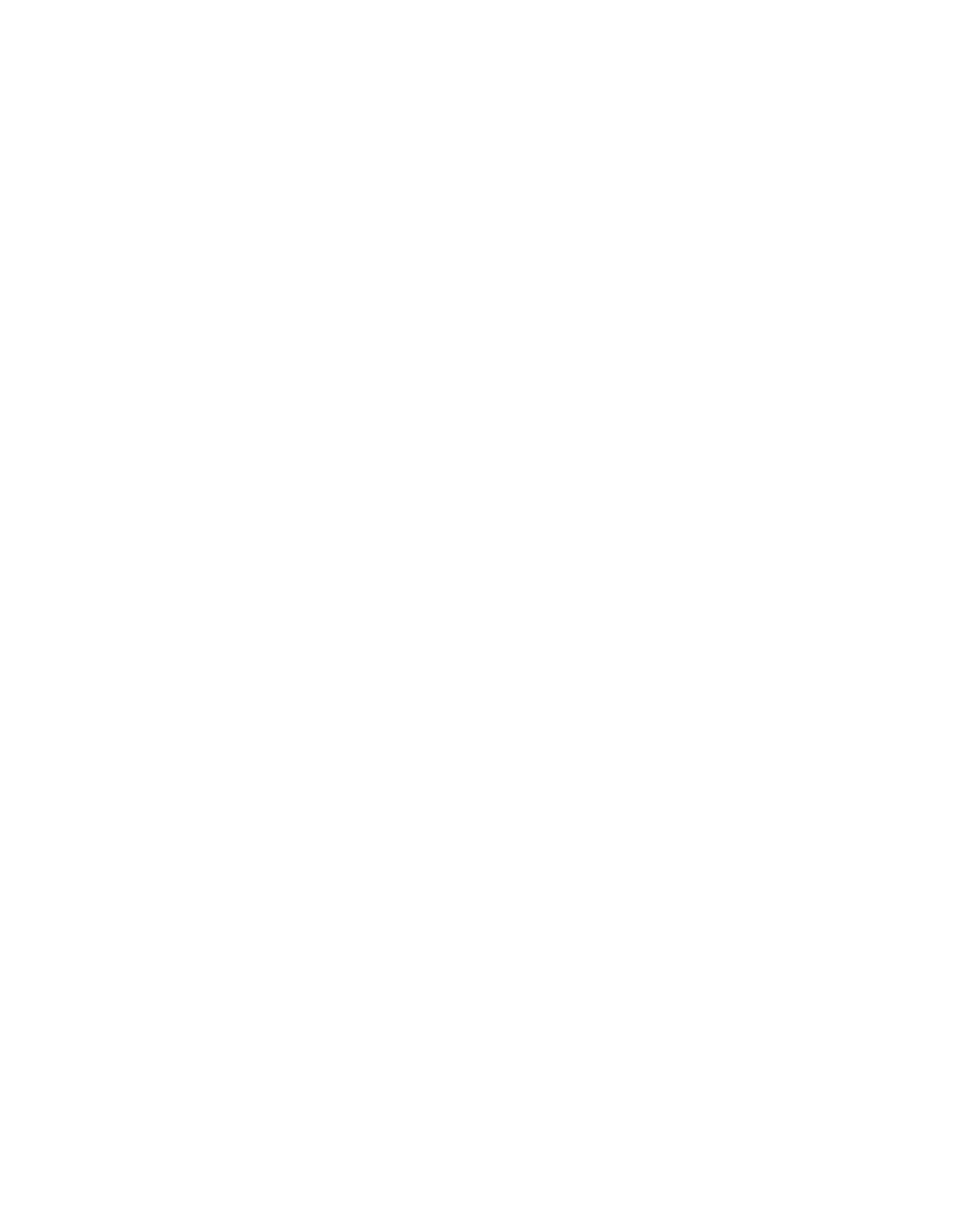CTPF will move to 425 South Financial Place on Friday, November 22, 2019, **will open to the public on Monday, December 2, 2019.** The CTPF Member Services and Administrative offices will occupy the full 14th floor and a portion of the 15th floor, which will include a Board Meeting Room and space to accommodate Trustees, members, visitors, and staff attending meetings and other CTPF events. Read more about the move at CTPF's On the Move [webpage](http://ctpf.org/onthemove) which includes information about parking and security at the new building.



#### South Financial

## **2019 CTPF Board of Trustees Election Updates**

#### **Teacher and Principal/Administrator Trustees Elected**

Because the number of candidates did not exceed the number of open positions in the CTPF Teacher and Principal/Administrator Trustee elections, the certified candidates who submitted petitions were declared elected.







- **Jeffery Blackwell** and **Jacquelyn Price Ward** were declared elected Teacher Trustees to serve three-year terms from November 2019-2022.
- **Jerry Travlos** was declared elected Principal/Administrator Trustee to serve a three-year term from November 2019-November 2022.

The newly elected Teacher and Principal Administrator Trustees will serve three-year terms from 2019-2022 and will be sworn in during the November 21, 2019, Board of Trustees meeting.

#### **Pensioner Trustee Election**

CTPF is currently holding an election for three Pensioner Trustees who will serve two-year terms from November 2019-November 2021. CTPF certified five candidates for three positions in this election. One of the candidates, Robert F. "Bob" Bures, passed away on October 21, 2019. The Fund's agent, Election-America, distributed ballots to all eligible voters on October 18, 2019.

The Pensioner Trustee election will continue as planned. However, **votes cast for Mr. Bures will not be included in the election results.** If you have not yet received your ballot, please contact Election-America at CTPFsupport@election-america.com, or call (844) 413-2929 for assistance.

All ballots in the Pensioner Trustee Election must be received by November 7, 2019, at 5:00 p.m. (CT). Ballots **received by mail after November 7, 2019, will not be counted.**

Find additional election information online at [Election](https://www.ctpf.org/2019-election-central) Central.

## **CTPF Testifies before Illinois Senate Committee**

CTPF remains committed to minority, female, and disabled participation in all areas of CTPF investments. CTPF was pleased to appear before the Illinois Senate Special Committee on State and Pension Fund Investments on October 23, 2019, to provide testimony about how diversity in hiring and investing pay dividends and helps the Fund realize excellent overall long-term returns and financial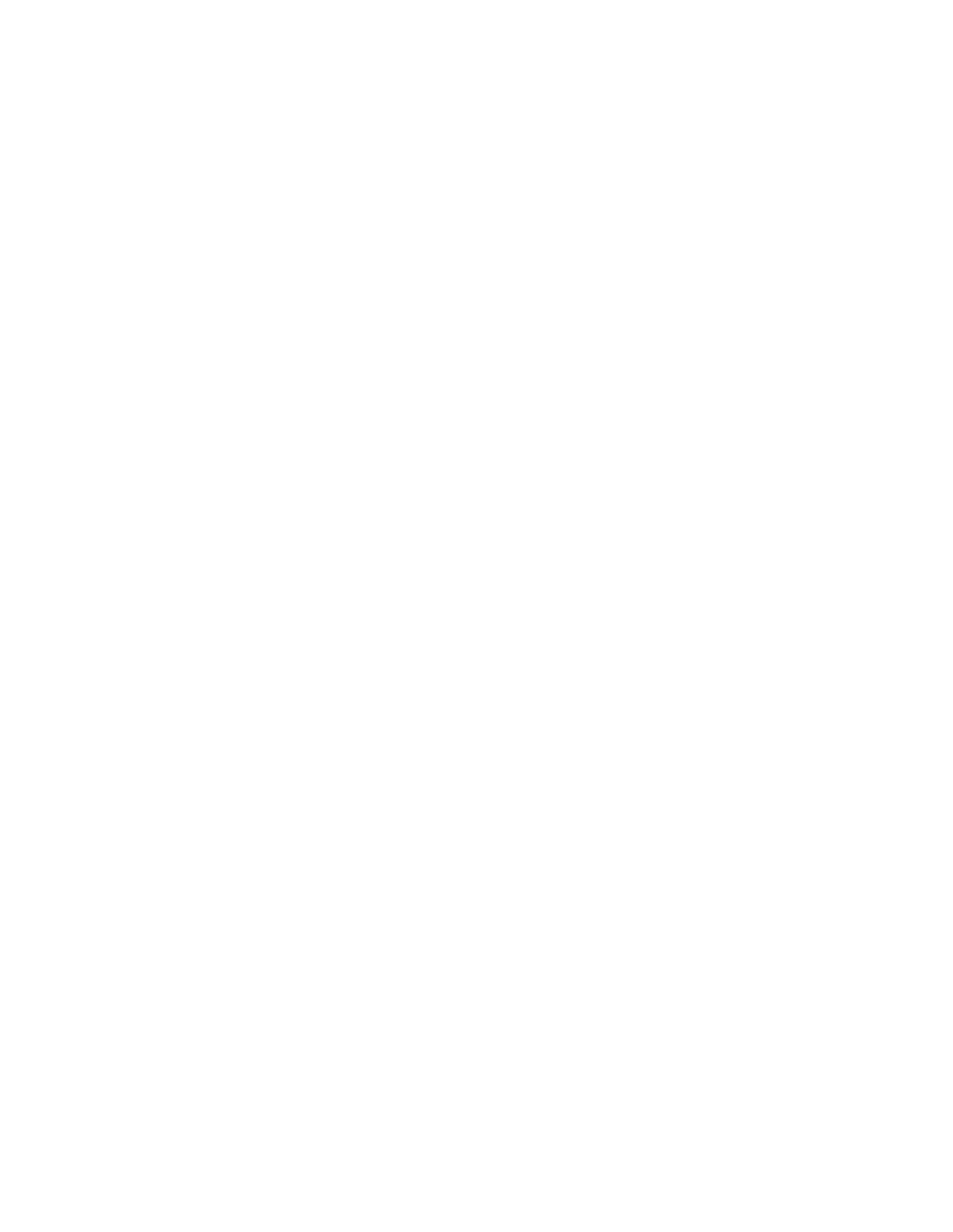The Illinois Pension Code provides that a CTPF retiree may return to work as a temporary and non-annual employee for the Chicago Board of Education and/or Chicago charter schools (Employer) under certain limited circumstances. PA 101- 0340, effective July 1, 2019:

- raised the allowable number of days worked to 120 (a day is defined as 1 hour or more) up from 100, and
- changed the compensation limit for Administrators to an amount equal to the daily rate normally paid to retired principals multiplied by 100.

CTPF mailed all retirees the updated re-employment rules and the forms required for notifying CTPF of temporary or permanent re-employment in October.

#### **Additional Information**

Forms can also be found **online** at or requested from the Member Services Department at 312.641.4464. Find more information at [ctpf.org/returning-work](https://www.ctpf.org/returning-work)

Returning<br>to Work<br>Reminder!

**Spread** the Word

# **CTPF is Hiring**

Do you know a recent graduate or experienced professional seeking employment? Our Chicago-based group is looking for qualified candidates with a variety of abilities and skills. Multiple positions are available. Competitive salary & benefits. CTPF is an Equal Opportunity Employer.

[Apply today](https://bit.ly/2IpJhUF) or encourage your friends and colleagues to visit [ctpf.org/jobs](http://www.ctpf.org/jobs).

## **Pension Payment Schedule**

The schedule for mailing checks and direct deposit dates through January is listed below. [Click here](https://www.ctpf.org/pension-payments) for the full schedule.

| <b>Month</b>  | <b>Check Mailing Date</b> | <b>Direct Deposit Date</b> |
|---------------|---------------------------|----------------------------|
| November 2019 | October 30, 2019          | November 1, 2019           |
| December 2019 | November 26, 2019         | December 2, 2019           |
| January 2019  | December 30, 2019         | January 2, 2020            |
| February 2020 | January 30, 2020          | February 3, 2020           |

# **Direct Deposit Makes Sense**

Direct deposit ensures that your pension payment is deposited into your account on the first business day of the month. Checks that are mailed may take several days to arrive and then clear, delaying access to your funds. Direct deposit avoids costly delays and the chance of a lost or stolen check. Please contact Member [Services, 312.641.4464, with questions about direct](https://www.ctpf.org/sites/main/files/file-attachments/form_425_direct_deposit.pdf)

deposit.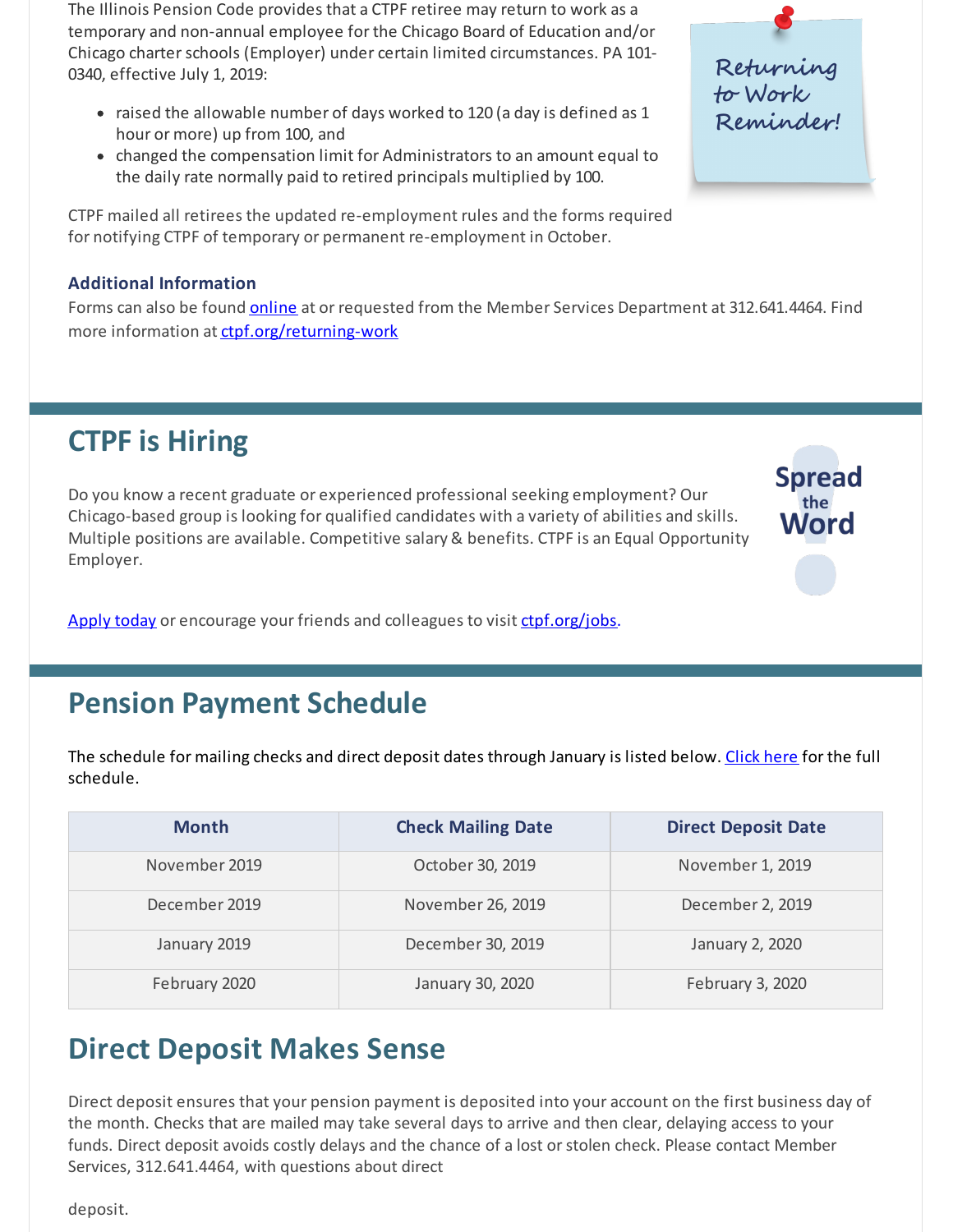## **Employer Contribution Reporting**

Each pay period, Employers remit employee pension contributions to CTPF. Illinois law requires that these contributions be made within a certain time period. If the Employer does not send the funds within the required time, penalties may be assessed. Recognizing the importance of informing members of Employers who are late in making their employee contributions, the Board directed CTPF staff to publish a listing of delinquent employers. **[Find a copy of the most recent list here.](http://ctpf.org/employer-contribution-reporting)**

## **Whistleblower Reporting Notice**



The Chicago Teachers' Pension Fund (CTPF) has a whistleblower reporting hotline where complaints may be submitted through an interview, anonymously, or self-identified. The hotline is available for CTPF members, employees, and other parties who engage with CTPF. Complaints may also be submitted online, emailed, or faxed. Find more information at [ctpf.org/whistleblower-reporting](http://ctpf.org/whistleblower-reporting).

## **CTPF Features**

#### **Retired Members: Are You Redefining Retirement?**



What are you doing to stay active, creative, engaged, and involved in your retirement?

Email your story about how your retirement is unique to *[socialmedia@ctpf.org](mailto:socialmedia@ctpf.org)* and we may contact you for a Redefining Retirement feature.

## **Active Members: Does Your School Shine?**



What is your school doing to be creative, innovative, and to make a difference for students and faculty?

Email your story about how your school stands out to *[socialmedia@ctpf.org](mailto:socialmedia@ctpf.org)* and we may contact you for a School Spotlight feature.

# **CALENDAR OF EVENTS**